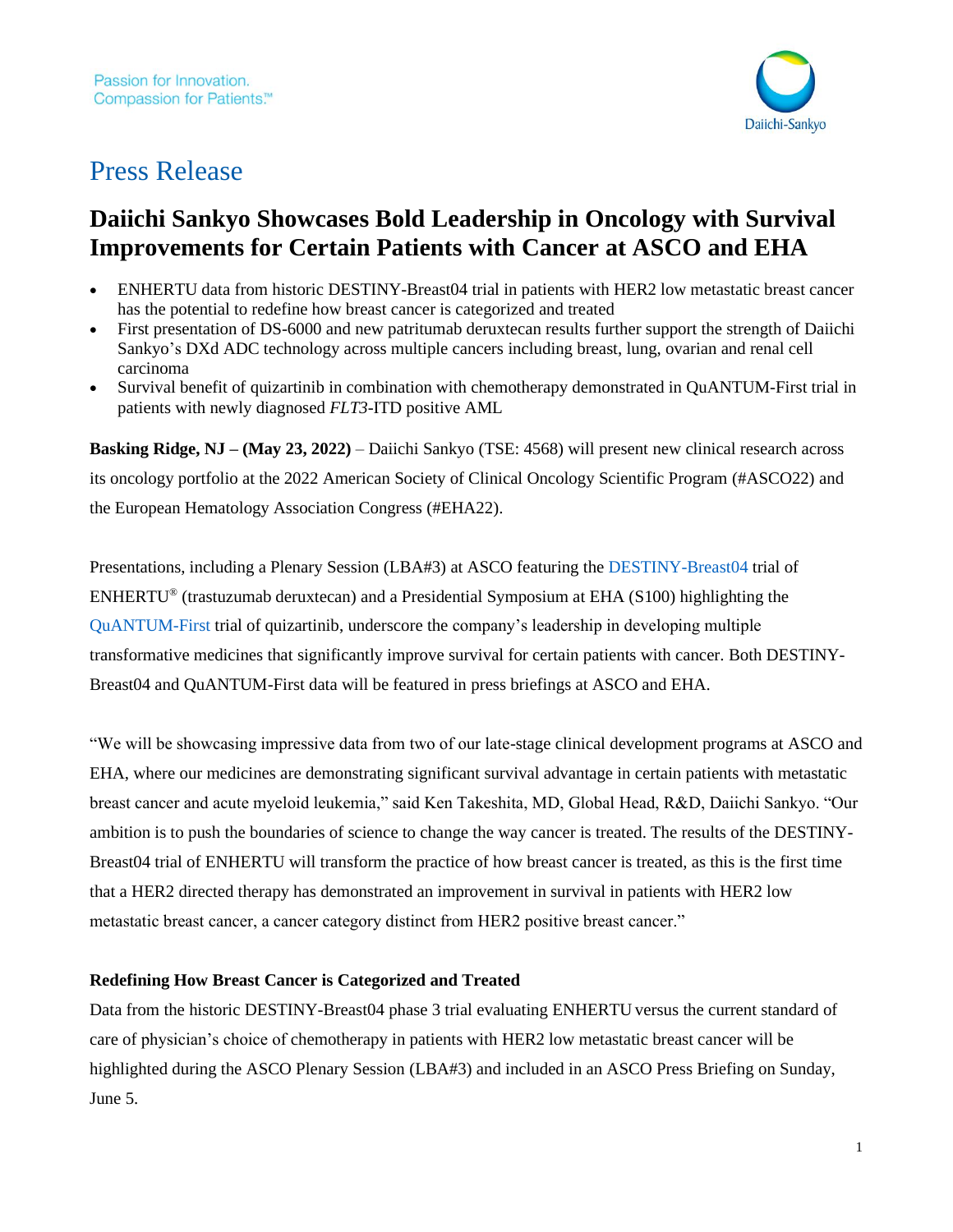ENHERTU is the first ever HER2 directed medicine to show efficacy in HER2 low breast cancer. ENHERTU demonstrated a statistically significant and clinically meaningful benefit in progression-free survival (PFS) and overall survival (OS) compared to standard treatment in patients with HER2 low metastatic breast cancer (defined as IHC 1+ or IHC 2+/ISH-negative), potentially redefining how breast cancer will be categorized and treated in the future.

The safety profile of ENHERTU in DESTINY-Breast04 was consistent with previous clinical trials with no new safety concerns identified. Overall interstitial lung disease (ILD) rates were consistent with that observed in lateline HER2 positive breast cancer trials of ENHERTU with a lower rate of grade 5 ILD observed, as determined by an independent adjudication committee.

Other ENHERTU data being presented at ASCO includes an update of safety data from the head-to-head [DESTINY-Breast03](https://clinicaltrials.gov/ct2/show/NCT03529110) phase 3 trial versus trastuzumab emtansine and preliminary data from [DESTINY-Breast07](https://clinicaltrials.gov/ct2/show/NCT04538742) and [DESTINY-Breast08,](https://clinicaltrials.gov/ct2/show/NCT04556773) two phase 2 dose-finding trials evaluating ENHERTU in combination with other breast cancer treatments in patients with HER2 positive and HER2 low breast cancer, respectively.

ENHERTU is a specifically engineered HER2 directed antibody drug conjugate (ADC) being jointly developed by Daiichi Sankyo and AstraZeneca.

## **Strength of the Daiichi Sankyo DXd ADC Technology Across Multiple Cancers**

Data from a [phase 1/2](https://clinicaltrials.gov/ct2/show/NCT02980341) trial of patritumab deruxtecan (HER3-DXd), a potential first-in-class HER3 directed ADC, in patients with HER3 expressing metastatic breast cancer will be featured at ASCO. These results show promising clinical activity in several HER3 high breast cancer subtypes including HER2 positive breast cancer, hormone receptor positive/HER2 negative breast cancer and triple negative breast cancer. Additionally, preliminar[y phase 1](https://clinicaltrials.gov/ct2/show/NCT03260491) data of patritumab deruxtecan from a cohort of patients with metastatic non-small cell lung cancer (NSCLC) without EGFR-activating mutations will be presented for the first time.

First ever preliminary [phase 1](https://clinicaltrials.gov/ct2/show/NCT04707248) results of DS-6000 in patients with advanced ovarian cancer and renal cell carcinoma also will be highlighted. DS-6000 is a potential first-in-class CDH6 directed ADC and the fifth DXd ADC from Daiichi Sankyo's pipeline to report encouraging early clinical data.

A trial-in-progress presentation of the [TROPION-Lung08](https://clinicaltrials.gov/ct2/show/NCT05215340) phase 3 trial of datopotamab deruxtecan (Dato-DXd) in combination with pembrolizumab as first-line treatment of patients with metastatic NSCLC in PD-L1  $\geq$ 50%, without actionable genomic alterations will be presented.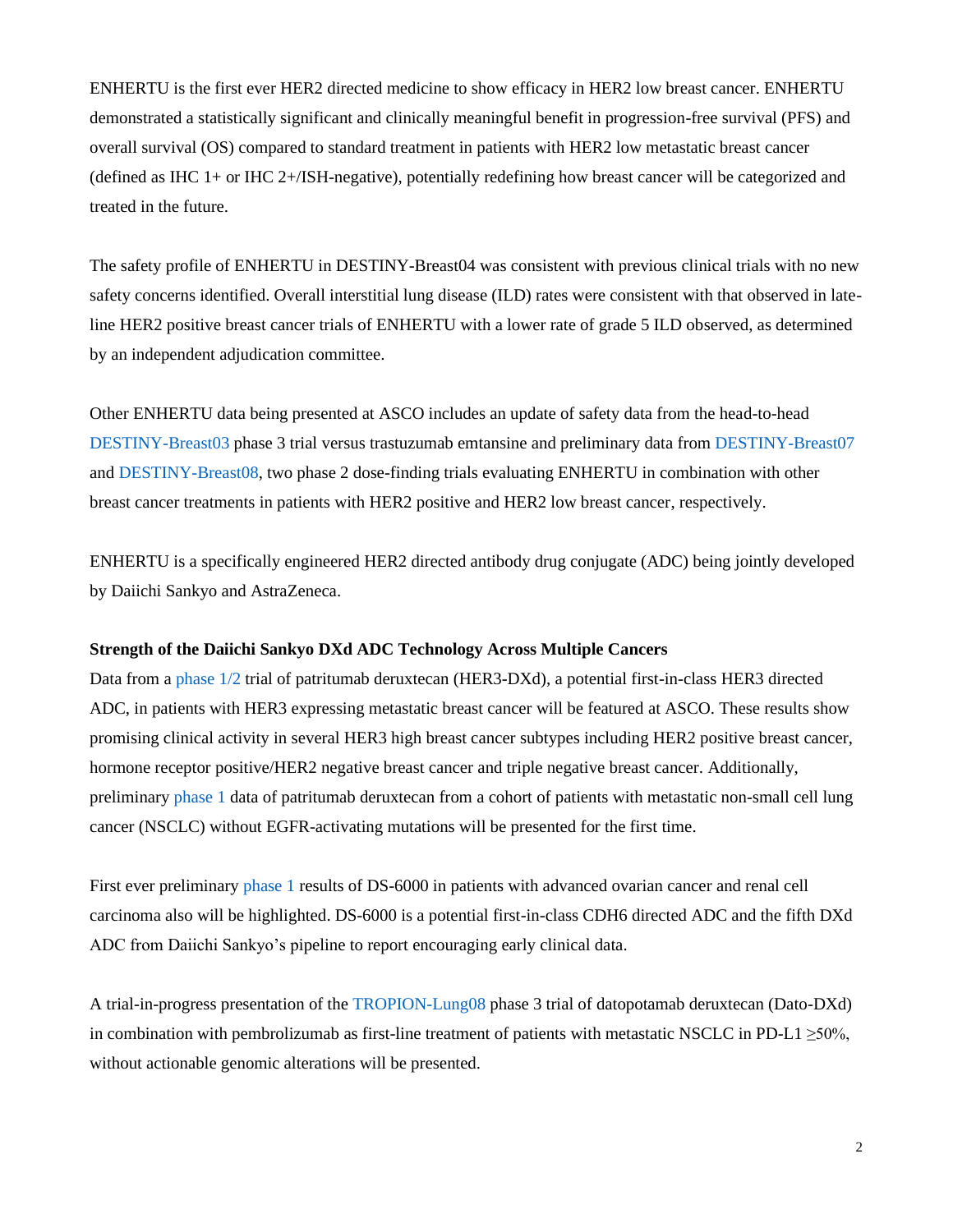Daiichi Sankyo will hold a conference call for investors and analysts on Tuesday, June 7 from 5:30 to 7:00 pm CDT. Ken Takeshita, MD, Global Head, R&D, Daiichi Sankyo and Gilles Gallant, BPharm, PhD, FOPQ, Global Head, Oncology Development will provide an overview of the ASCO research data and address questions from investors and analysts.

## **Improving Survival for Patients with Newly Diagnosed** *FLT3***-ITD AML**

Data from the pivotal QuANTUM-First phase 3 trial of quizartinib in combination with standard chemotherapy in patients with newly diagnosed *FLT3*-ITD positive acute myeloid leukemia (AML) will be featured during the EHA Presidential Symposium and included in an EHA Press Briefing on Saturday, June 11.

Results from QuANTUM-First demonstrated that patients who received quizartinib in combination with standard induction and consolidation chemotherapy and then continued with single agent quizartinib for up to 36 cycles had a statistically significant and clinically meaningful improvement in OS compared to those who received standard treatment alone. The safety of quizartinib was shown to be manageable and consistent with the known safety profile.

| Highlights of Daiichi Sankyo data at 2022 ASCO include: |  |
|---------------------------------------------------------|--|
|---------------------------------------------------------|--|

| <b>Presentation Title</b> |                                                                                                                                                                                                                                                                                            | <b>Author</b> | <b>Abstract</b> | <b>Presentation</b>                                                   |  |  |  |  |
|---------------------------|--------------------------------------------------------------------------------------------------------------------------------------------------------------------------------------------------------------------------------------------------------------------------------------------|---------------|-----------------|-----------------------------------------------------------------------|--|--|--|--|
|                           | <b>ENHERTU</b> (trastuzumab deruxtecan; T-DXd)                                                                                                                                                                                                                                             |               |                 |                                                                       |  |  |  |  |
| <b>Breast</b>             | Trastuzumab deruxtecan (T-DXd) vs treatment of<br>physician's choice (TPC) in patients with HER2 low<br>unresectable and/or metastatic breast cancer (mBC): Results<br>of DESTINY-Breast04, a randomized, phase 3 study                                                                    | S. Modi       | LBA #3          | <b>Plenary Session</b><br>Sunday, June 5<br>$1:00 - 4:00$ pm CDT      |  |  |  |  |
|                           | Trastuzumab deruxtecan (T-DXd) vs trastuzumab<br>emtansine (T-DM1) in patients with HER2 positive<br>(HER2+) unresectable and/or metastatic breast cancer<br>(mBC): Safety follow-up of the randomized, phase 3 study<br>DESTINY-Breast03                                                  | E. Hamilton   | #1000           | <b>Oral Presentation</b><br>Saturday, June 4<br>$1:15 - 4:15$ pm CDT  |  |  |  |  |
|                           | Dose-finding and dose expansion studies of trastuzumab<br>deruxtecan in combination with other anti-cancer agents in<br>patients with advanced/metastatic HER2+ (DESTINY-<br>Breast07 [DB-07]) and HER2-low (DESTINY-Breast08<br>[DB-08]) breast cancer (BC)                               | F. Andre      | #3025           | <b>Poster Presentation</b><br>Sunday, June 5<br>$8:00 - 11:00$ am CDT |  |  |  |  |
|                           | Monitoring and management of interstitial lung disease<br>(ILD)/pneumonitis among metastatic breast cancer (mBC)<br>patients treated with trastuzumab deruxtecan (T-DXd)                                                                                                                   | J. Kish       | #1036           | <b>Poster Presentation</b><br>Monday, June 6<br>$8:00 - 11:00$ am CDT |  |  |  |  |
|                           | Retrospective study to estimate the prevalence of HER2<br>low breast cancer (BC) and describe its clinicopathological<br>characteristics                                                                                                                                                   | G. Viale      | #1087           | <b>Poster Presentation</b><br>Monday, June 6<br>$8:00 - 11:00$ am CDT |  |  |  |  |
| Lung                      | Open-label, randomized, multicenter, phase 3 study<br>evaluating trastuzumab deruxtecan (T-DXd) as first-line<br>treatment in patients with unresectable, locally advanced, or<br>metastatic non-small cell lung cancer (NSCLC) harboring<br>HER2 exon 19 or 20 mutations (DESTINY-Lung04) | R. I.i        | <b>TPS9137</b>  | <b>Poster Presentation</b><br>Monday, June 6<br>$8:00 - 11:00$ am CDT |  |  |  |  |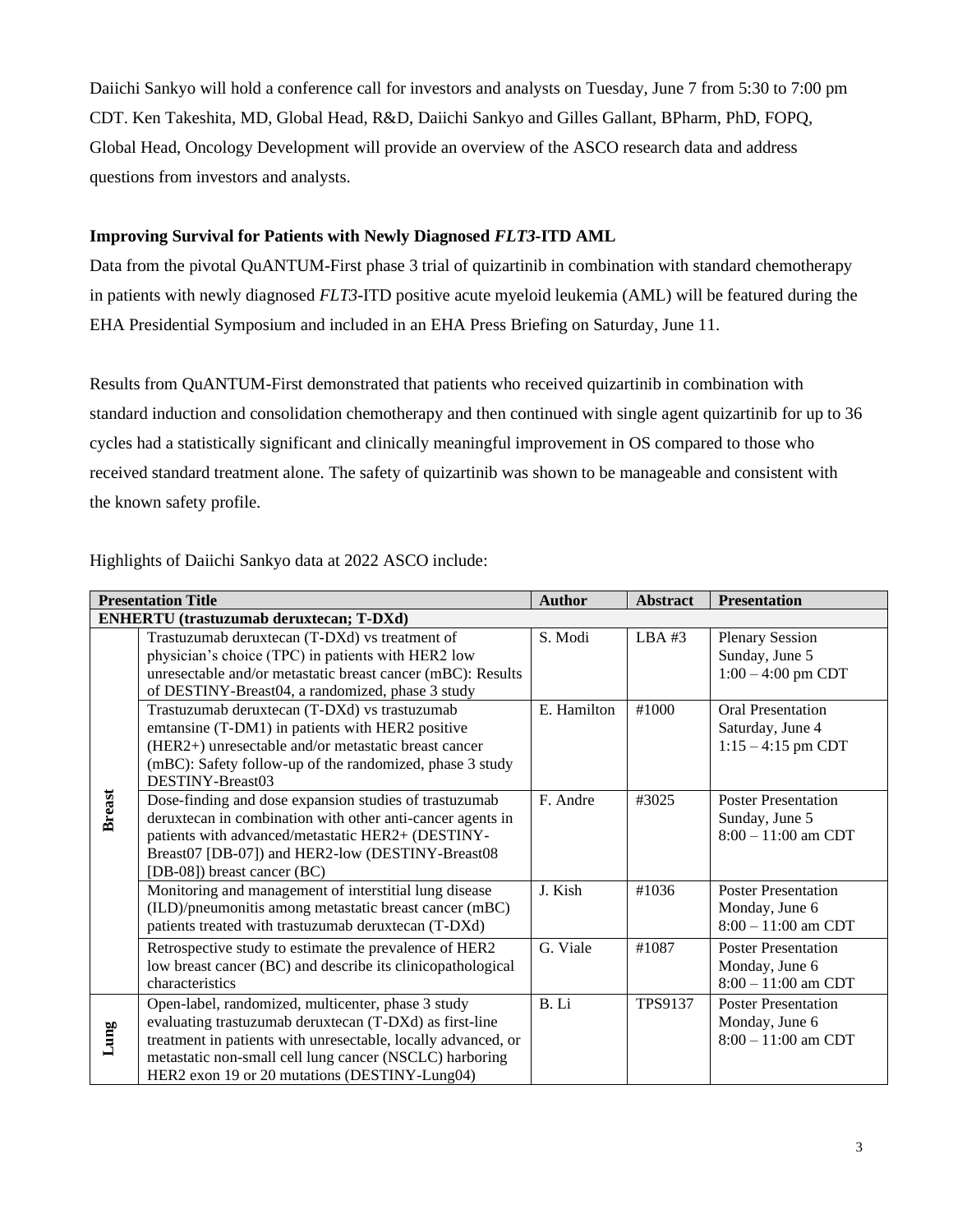| Patritumab Deruxtecan (HER3-DXd)  |                                                                                                                                                                                                                                    |             |          |                                                                         |  |
|-----------------------------------|------------------------------------------------------------------------------------------------------------------------------------------------------------------------------------------------------------------------------------|-------------|----------|-------------------------------------------------------------------------|--|
| <b>Breast</b>                     | Results from the phase 1/2 study of patritumab deruxtecan,<br>a HER3 directed antibody drug conjugate (ADC), in<br>patients with HER3 expressing metastatic breast cancer<br>(MBC)                                                 | I. Krop     | #1002    | <b>Oral Presentation</b><br>Saturday, June 4<br>$1:15 - 4:15$ pm CDT    |  |
| Lung                              | Efficacy and safety of patritumab deruxtecan (HER3-DXd)<br>in advanced/metastatic non-small cell lung cancer (NSCLC)<br>without EGFR-activating mutations                                                                          | C. Steuer   | #9017    | <b>Poster Presentation</b><br>Monday, June 6<br>$1:15 - 2:45$ pm CDT    |  |
|                                   | Phase 1 study of patritumab deruxtecan (HER3-DXd; U3-<br>1402) in combination with osimertinib in patients with<br>advanced EGFR-mutated NSCLC                                                                                     | P. Jänne    | #TPS3161 | <b>Poster Presentation</b><br>Saturday, June 5<br>$8:00 - 11:00$ am CDT |  |
| <b>DS-6000</b>                    |                                                                                                                                                                                                                                    |             |          |                                                                         |  |
| RCC and<br>Ovarian                | Phase 1, two-part, multi-center, first-in-human (FIH) study<br>of DS-6000 in subjects with advanced renal cell carcinoma<br>(RCC) and ovarian cancer (OVC)                                                                         | E. Hamilton | #3002    | <b>Oral Presentation</b><br>Tuesday, June 7<br>$9:45 - 12:45$ pm CDT    |  |
| Datopotamab deruxtecan (Dato-DXd) |                                                                                                                                                                                                                                    |             |          |                                                                         |  |
| Lung                              | TROPION-Lung08: Datopotamab deruxtecan (Dato-DXd)<br>plus pembrolizumab in treatment-naïve advanced/metastatic<br>(adv/met) non-small cell lung cancer (NSCLC) with PD-L1<br>$\geq$ 50% and without actionable genomic alterations | B. Levy     | #TPS3162 | <b>Poster Presentation</b><br>Sunday, June 5<br>$8:00 - 11:00$ am CDT   |  |
| DS-6157                           |                                                                                                                                                                                                                                    |             |          |                                                                         |  |
| <b>GIST</b>                       | A phase 1, multicenter, open-label, first-in-human study of<br>DS-6157 in patients with advanced gastrointestinal stromal<br>tumor (GIST)                                                                                          | S. George   | #11512   | <b>Poster Discussion</b><br>Sunday, June 5<br>$11:30 - 1:00$ pm CDT     |  |

## Highlights of Daiichi Sankyo data at 2022 EHA include:

| <b>Presentation Title</b>              |                                                                                                                                                                                                                                     | <b>Author</b>                     | <b>Abstract</b>  | <b>Presentation</b>                                                                  |  |  |
|----------------------------------------|-------------------------------------------------------------------------------------------------------------------------------------------------------------------------------------------------------------------------------------|-----------------------------------|------------------|--------------------------------------------------------------------------------------|--|--|
| Quizartinib                            |                                                                                                                                                                                                                                     |                                   |                  |                                                                                      |  |  |
| Leukemia (AML)<br><b>Acute Myeloid</b> | Quizartinib prolongs survival compared with placebo in<br>combination with intensive induction and consolidation<br>therapy followed by single agent continuation in newly<br>diagnosed FLT3-ITD+ AML aged 18-75                    | H. Erba                           | S <sub>100</sub> | Presidential Symposium<br>Presentation<br>Saturday, June 11<br>$2:45 - 4:15$ pm CEST |  |  |
|                                        | Initial results of phase 1/2 study of azacitidine in<br>combination with quizartinib for patients with<br>myelodysplastic syndrome and<br>myelodysplastic/myeloproliferative neoplasm with FLT3 or<br><b>CBL</b> mutation           | T. Abuasab                        | #3453            | <b>Poster Presentation</b><br>Friday, June 10<br>$4:30 - 5:45$ pm CEST               |  |  |
|                                        | Preliminary results of VEN-A-QUI study: A phase 1-2 trial<br>to assess the safety and efficacy of the combination of<br>azacitidine or low-dose cytarabine with venetoclax and<br>quizartinib in newly diagnosed unfit AML patients | J.M.<br>Bergua-<br><b>Burgues</b> | #3585            | <b>Poster Presentation</b><br>Friday, June 10<br>$4:30 - 5:45$ pm CEST               |  |  |
|                                        | Quizartinib with decitabine and venetoclax (triplet) is active<br>in patients with FLT3-ITD mutated acute myeloid leukemia<br>$-$ a phase $1/2$ study                                                                               | M. Yilmaz                         | #2636            | <b>Oral Presentation</b><br>Saturday, June 11<br>$4:30 - 5:45$ pm CEST               |  |  |
|                                        | Risk factors and incidence of cardiac events in a large cohort<br>of 525 adult patients with newly diagnosed non-M3 acute<br>myeloid leukemia                                                                                       | B. Boluda                         | #2381            | <b>Poster Presentation</b><br>Friday, June 10<br>$4:30 - 5:45$ pm CEST               |  |  |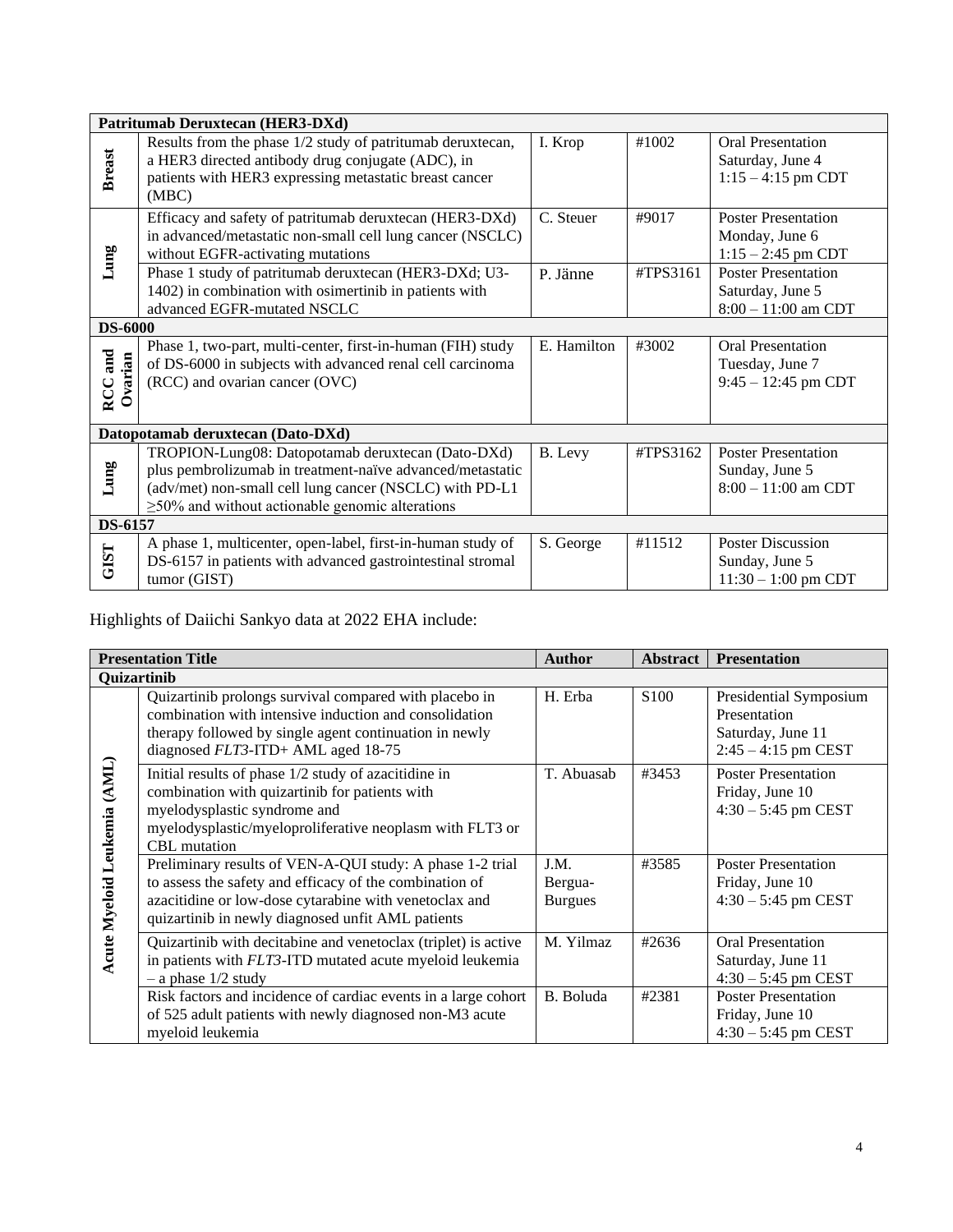#### **About the DXd ADC Portfolio of Daiichi Sankyo**

The DXd ADC portfolio of Daiichi Sankyo currently consists of five ADCs in clinical development across multiple types of cancer. The company's three lead ADCs include ENHERTU, a HER2 directed ADC and datopotamab deruxtecan (Dato-DXd), a TROP2 directed ADC, which are being jointly developed and commercialized globally with AstraZeneca; and patritumab deruxtecan (HER3-DXd), a HER3 directed ADC. Two additional ADCs including DS-7300 (B7-H3) and DS-6000 (CDH6) are being developed through a strategic research collaboration with Sarah Cannon Research Institute.

Each ADC is designed using Daiichi Sankyo's proprietary DXd ADC technology to target and deliver cytotoxic payload inside cancer cells that express a specific cell surface antigen. Each ADC consists of a monoclonal antibody attached to a number of topoisomerase I inhibitor payloads (an exatecan derivative, DXd) via tetrapeptide-based cleavable linkers.

Patritumab deruxtecan, datopotamab deruxtecan and DS-6000 are investigational medicines that have not been approved for any indication in any country. Safety and efficacy have not been established.

#### **About Quizartinib**

Quizartinib is an oral, highly potent and selective type II FLT3 inhibitor currently in clinical development for the treatment of *FLT3*-ITD positive AML. In addition t[o QuANTUM-First,](https://clinicaltrials.gov/ct2/show/NCT02668653?term=quantum-First&draw=2&rank=1) the quizartinib development program also includes a phase 1/2 trial in pediatric and young adult patients with relapsed/refractory *FLT3*-ITD AML in Europe and North America. Several phase 1/2 combination trials with quizartinib also are underway at The University of Texas MD Anderson Cancer Center as part of a strategic research collaboration focused on accelerating development of Daiichi Sankyo pipeline therapies for AML.

Quizartinib is currently approved for use in Japan under the brand name VANFLYTA® for the treatment of adult patients with relapsed/refractory *FLT3*-ITD AML, as detected by an approved test. Quizartinib is an investigational medicine in all countries outside of Japan.

#### **About ENHERTU**

ENHERTU® (trastuzumab deruxtecan; fam-trastuzumab deruxtecan-nxki in the U.S. only) is a HER2 directed ADC. Designed using Daiichi Sankyo's proprietary DXd ADC technology, ENHERTU is the lead ADC in the oncology portfolio of Daiichi Sankyo and the most advanced program in AstraZeneca's ADC scientific platform. ENHERTU consists of a HER2 monoclonal antibody attached to a topoisomerase I inhibitor payload, an exatecan derivative, via a stable tetrapeptide-based cleavable linker.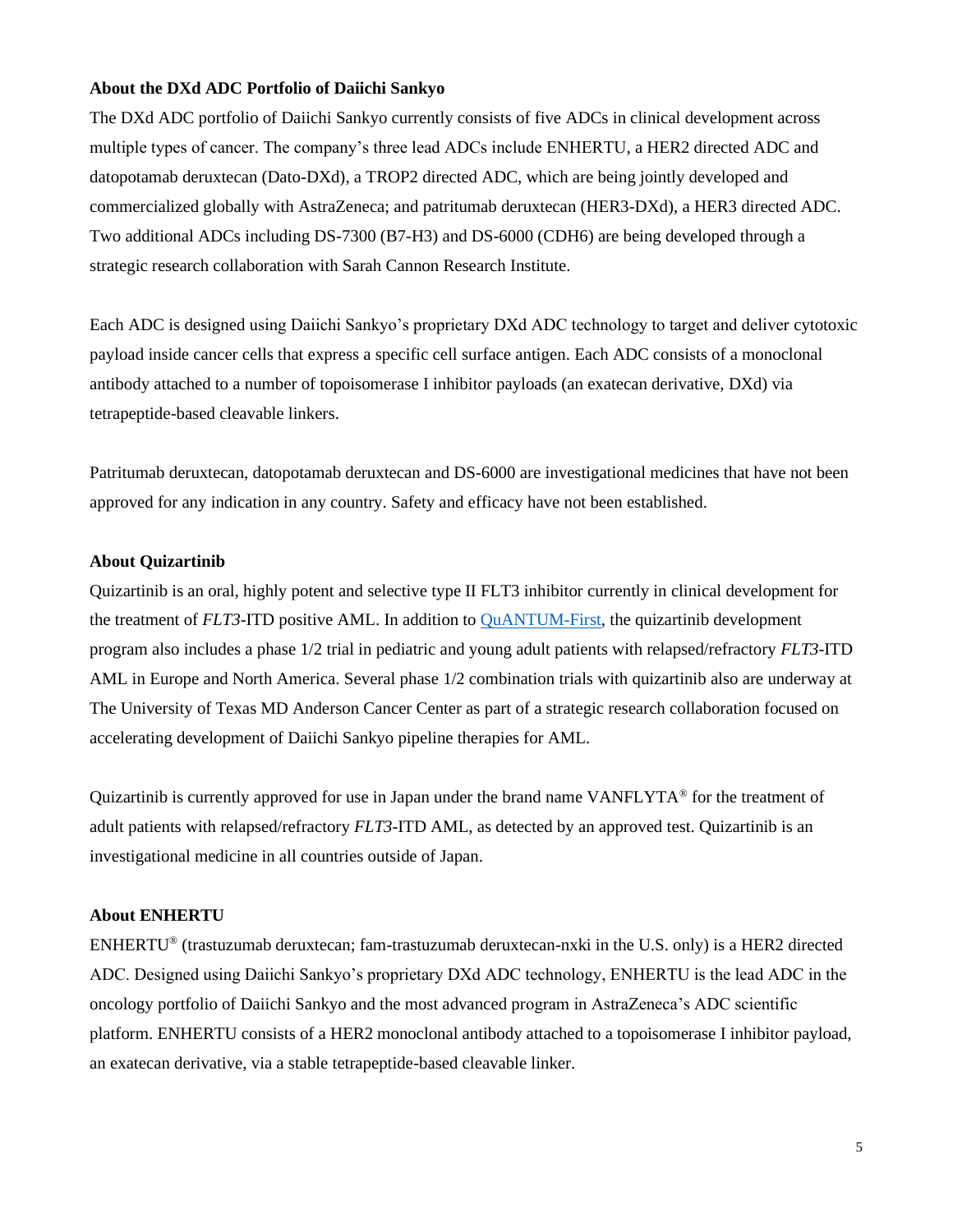ENHERTU (5.4 mg/kg) is approved in the U.S. for the treatment of adult patients with unresectable or metastatic HER2 positive breast cancer who have received a prior anti-HER2-based regimen either in the metastatic setting, or in the neoadjuvant or adjuvant setting and have developed disease recurrence during or within six months of completing therapy, based on results from the [DESTINY-Breast03](https://clinicaltrials.gov/ct2/show/NCT03529110) trial. ENHERTU is also approved in approximately 40 countries for the treatment of adult patients with unresectable or metastatic HER2 positive breast cancer who have received two or more prior anti-HER2-based regimens based on the results from the [DESTINY-Breast01](https://clinicaltrials.gov/ct2/show/NCT03248492) trial.

ENHERTU (6.4 mg/kg) is approved in several countries for the treatment of adult patients with locally advanced or metastatic HER2 positive gastric or gastroesophageal junction (GEJ) adenocarcinoma who have received a prior trastuzumab-based regimen based on the results from the [DESTINY-Gastric01](https://clinicaltrials.gov/ct2/show/NCT03329690) trial.

ENHERTU is approved in the U.S. with Boxed WARNINGS for Interstitial Lung Disease and Embryo-Fetal Toxicity. For more information, please see the accompanying full [Prescribing Information,](https://dsi.com/prescribing-information-portlet/getPIContent?productName=Enhertu&inline=true) including Boxed WARNINGS, and [Medication Guide.](https://dsi.com/prescribing-information-portlet/getPIContent?productName=Enhertu_Med&inline=true)

## **Important Safety Information for ENHERTU**

#### **Indications**

ENHERTU is a HER2-directed antibody and topoisomerase inhibitor conjugate indicated for the treatment of adult patients with:

• Unresectable or metastatic HER2-positive breast cancer who have received a prior anti-HER2-based regimen either:

– In the metastatic setting, or

– In the neoadjuvant or adjuvant setting and have developed disease recurrence during or within six months of completing therapy

• Locally advanced or metastatic HER2-positive gastric or gastroesophageal junction adenocarcinoma who have received a prior trastuzumab-based regimen

#### **WARNING: INTERSTITIAL LUNG DISEASE and EMBRYO-FETAL TOXICITY**

- **Interstitial lung disease (ILD) and pneumonitis, including fatal cases, have been reported with ENHERTU. Monitor for and promptly investigate signs and symptoms including cough, dyspnea, fever, and other new or worsening respiratory symptoms. Permanently discontinue ENHERTU in all patients with Grade 2 or higher ILD/pneumonitis. Advise patients of the risk and to immediately report symptoms.**
- **Exposure to ENHERTU during pregnancy can cause embryo-fetal harm. Advise patients of these risks and the need for effective contraception.**

**Contraindications** None

**Warnings and Precautions**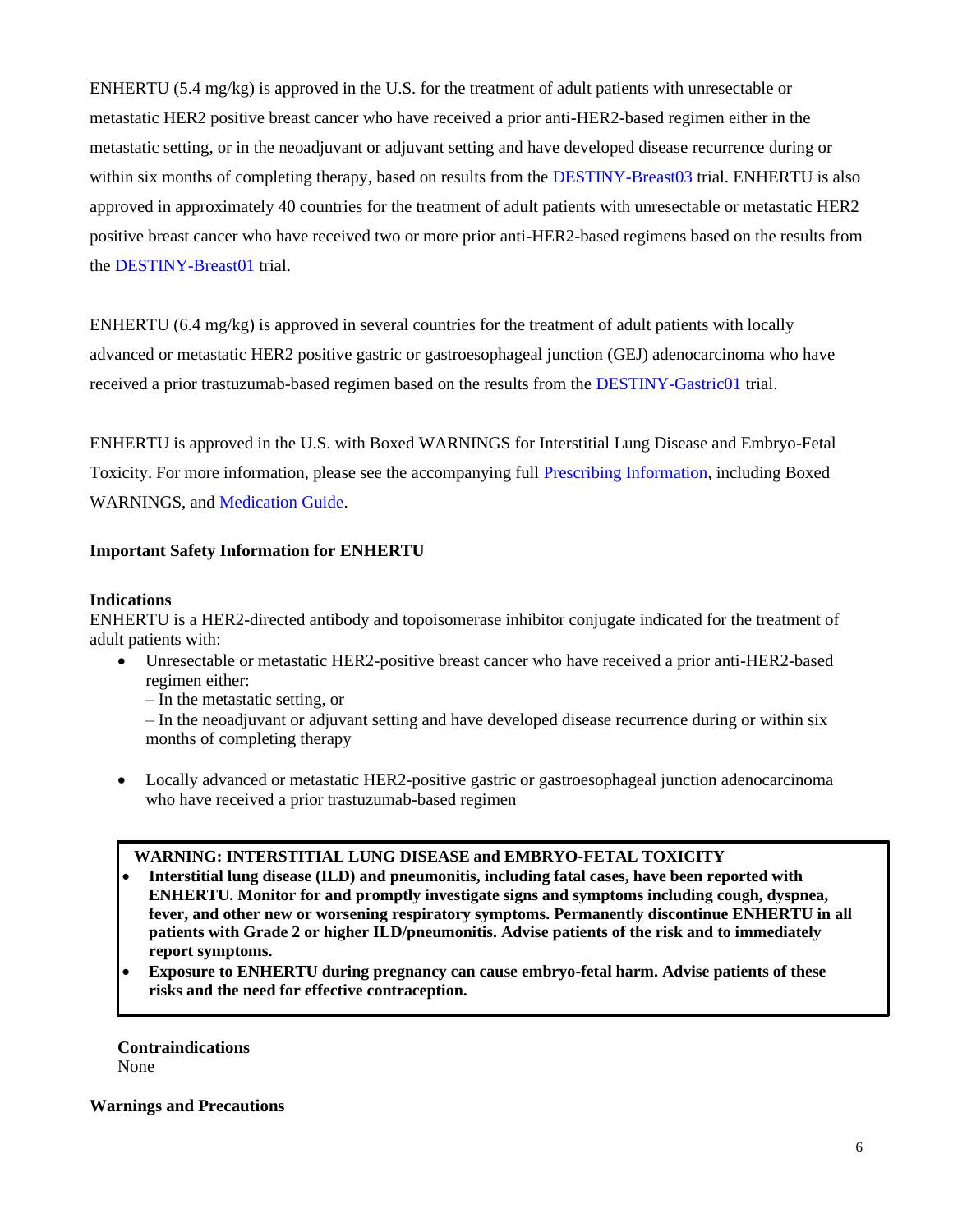## **Interstitial Lung Disease / Pneumonitis**

Severe, life-threatening, or fatal interstitial lung disease (ILD), including pneumonitis, can occur in patients treated with ENHERTU. Advise patients to immediately report cough, dyspnea, fever, and/or any new or worsening respiratory symptoms. Monitor patients for signs and symptoms of ILD. Promptly investigate evidence of ILD. Evaluate patients with suspected ILD by radiographic imaging. Consider consultation with a pulmonologist. For asymptomatic ILD/pneumonitis (Grade 1), interrupt ENHERTU until resolved to Grade 0, then if resolved in ≤28 days from date of onset, maintain dose. If resolved in >28 days from date of onset, reduce dose one level. Consider corticosteroid treatment as soon as ILD/pneumonitis is suspected (e.g., ≥0.5 mg/kg/day prednisolone or equivalent). For symptomatic ILD/pneumonitis (Grade 2 or greater), permanently discontinue ENHERTU. Promptly initiate systemic corticosteroid treatment as soon as ILD/pneumonitis is suspected (e.g., >1 mg/kg/day prednisolone or equivalent) and continue for at least 14 days followed by gradual taper for at least 4 weeks.

## Metastatic Breast Cancer

In clinical studies, of the 491 patients with unresectable or metastatic HER2-positive breast cancer treated with ENHERTU 5.4 mg/kg, ILD occurred in 13% of patients. Fatal outcomes due to ILD and/or pneumonitis occurred in 1.4% of patients treated with ENHERTU. Median time to first onset was 5.5 months (range: 1.1 to 20.8).

## Locally Advanced or Metastatic Gastric Cancer

In DESTINY-Gastric01, of the 125 patients with locally advanced or metastatic HER2-positive gastric or GEJ adenocarcinoma treated with ENHERTU 6.4 mg/kg, ILD occurred in 10% of patients. Median time to first onset was 2.8 months (range: 1.2 to 21.0).

## **Neutropenia**

Severe neutropenia, including febrile neutropenia, can occur in patients treated with ENHERTU. Monitor complete blood counts prior to initiation of ENHERTU and prior to each dose, and as clinically indicated. For Grade 3 neutropenia (Absolute Neutrophil Count [ANC] <1.0 to 0.5 x 10<sup>9</sup>/L) interrupt ENHERTU until resolved to Grade 2 or less, then maintain dose. For Grade 4 neutropenia (ANC < $0.5 \times 10^9$ /L) interrupt ENHERTU until resolved to Grade 2 or less. Reduce dose by one level. For febrile neutropenia (ANC <1.0 x  $10^9$ /L and temperature >38.3ºC or a sustained temperature of ≥38ºC for more than 1 hour), interrupt ENHERTU until resolved. Reduce dose by one level.

## Metastatic Breast Cancer

In clinical studies, of the 491 patients with unresectable or metastatic HER2-positive breast cancer who received ENHERTU 5.4 mg/kg, a decrease in neutrophil count was reported in 68% of patients. Eighteen percent had Grade 3 or 4 decrease in neutrophil count. Median time to first onset of decreased neutrophil count was 22 days (range: 6 to 664). Febrile neutropenia was reported in 1.2% of patients.

## Locally Advanced or Metastatic Gastric Cancer

In DESTINY-Gastric01, of the 125 patients with locally advanced or metastatic HER2-positive gastric or GEJ adenocarcinoma treated with ENHERTU 6.4 mg/kg, a decrease in neutrophil count was reported in 72% of patients. Fifty-one percent had Grade 3 or 4 decreased neutrophil count. Median time to first onset of decreased neutrophil count was 16 days (range: 4 to 187). Febrile neutropenia was reported in 4.8% of patients.

## **Left Ventricular Dysfunction**

Patients treated with ENHERTU may be at increased risk of developing left ventricular dysfunction. Left ventricular ejection fraction (LVEF) decrease has been observed with anti-HER2 therapies, including ENHERTU. Assess LVEF prior to initiation of ENHERTU and at regular intervals during treatment as clinically indicated. Manage LVEF decrease through treatment interruption. When LVEF is >45% and absolute decrease from baseline is 10-20%, continue treatment with ENHERTU. When LVEF is 40-45% and absolute decrease from baseline is <10%, continue treatment with ENHERTU and repeat LVEF assessment within 3 weeks. When LVEF is 40-45% and absolute decrease from baseline is 10-20%, interrupt ENHERTU and repeat LVEF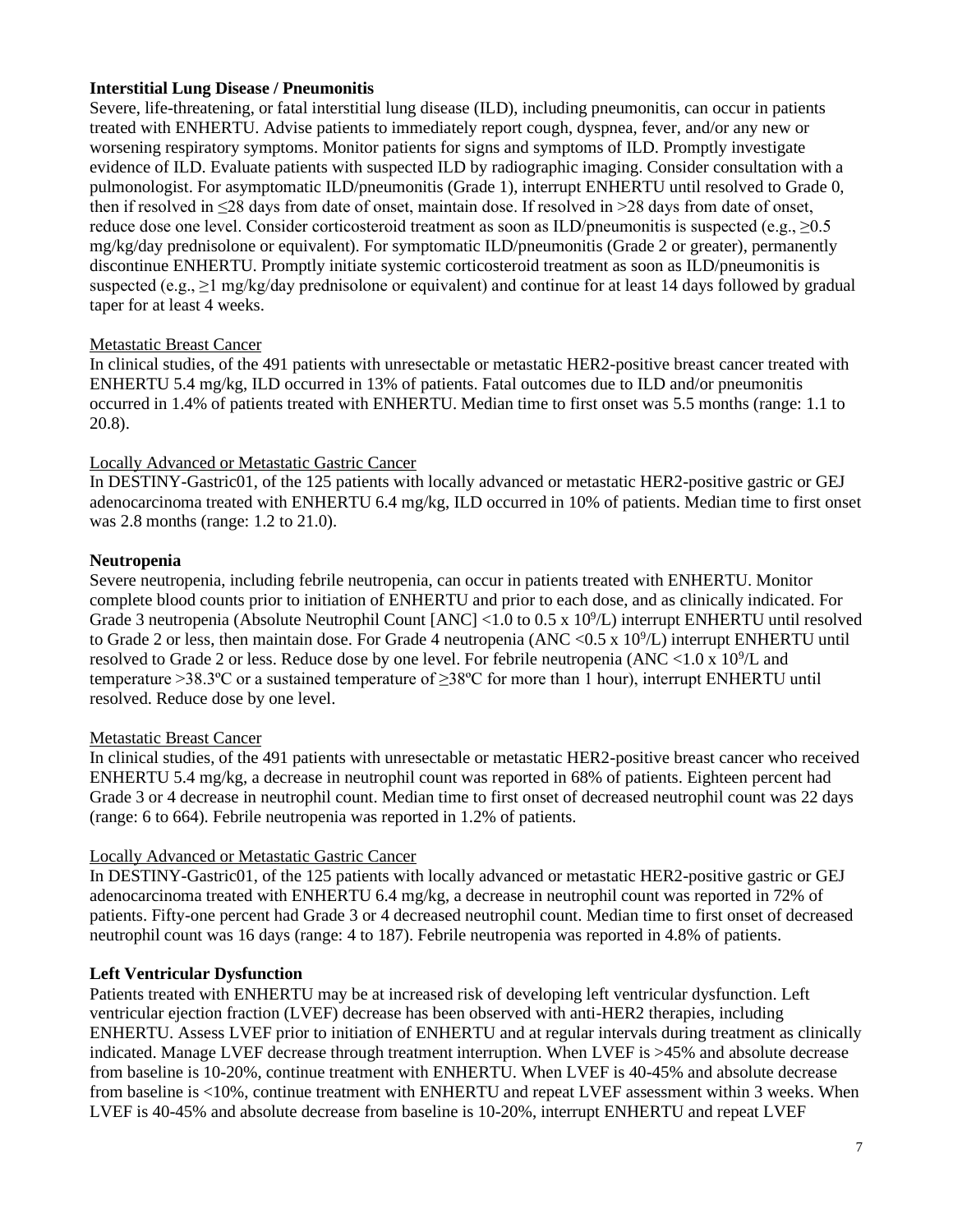assessment within 3 weeks. If LVEF has not recovered to within 10% from baseline, permanently discontinue ENHERTU. If LVEF recovers to within 10% from baseline, resume treatment with ENHERTU at the same dose. When LVEF is <40% or absolute decrease from baseline is >20%, interrupt ENHERTU and repeat LVEF assessment within 3 weeks. If LVEF of  $\langle 40\%$  or absolute decrease from baseline of  $>20\%$  is confirmed, permanently discontinue ENHERTU. Permanently discontinue ENHERTU in patients with symptomatic congestive heart failure. Treatment with ENHERTU has not been studied in patients with a history of clinically significant cardiac disease or LVEF <50% prior to initiation of treatment.

## Metastatic Breast Cancer

In the 491 patients with unresectable or metastatic HER2-positive breast cancer who received ENHERTU 5.4 mg/kg, 13 cases (2.6%) of asymptomatic LVEF decrease were reported.

## Locally Advanced or Metastatic Gastric Cancer

In DESTINY-Gastric01, of the 125 patients with locally advanced or metastatic HER2-positive gastric or GEJ adenocarcinoma treated with ENHERTU 6.4 mg/kg, no clinical adverse events of heart failure were reported; however, on echocardiography, 8% were found to have asymptomatic Grade 2 decrease in LVEF.

## **Embryo-Fetal Toxicity**

ENHERTU can cause fetal harm when administered to a pregnant woman. Advise patients of the potential risks to a fetus. Verify the pregnancy status of females of reproductive potential prior to the initiation of ENHERTU. Advise females of reproductive potential to use effective contraception during treatment and for at least 7 months following the last dose of ENHERTU. Advise male patients with female partners of reproductive potential to use effective contraception during treatment with ENHERTU and for at least 4 months after the last dose of ENHERTU.

## **Additional Dose Modifications**

## **Thrombocytopenia**

For Grade 3 thrombocytopenia (platelets <50 to 25 x  $10^9$ /L) interrupt ENHERTU until resolved to Grade 1 or less, then maintain dose. For Grade 4 thrombocytopenia (platelets  $\langle 25 \times 10^9 \rangle L$ ) interrupt ENHERTU until resolved to Grade 1 or less. Reduce dose by one level.

## **Adverse Reactions**

## Metastatic Breast Cancer

The pooled safety population for patients with metastatic breast cancer reflects exposure to ENHERTU at 5.4 mg/kg given as an intravenous infusion once every 3 weeks (21-day cycle) in 491 patients in DESTINY-Breast03, DESTINY-Breast01, and Study DS8201-A-J101. The median duration of treatment was 13 months (range: 0.7 to 37). In this pooled safety population, the most common  $(\geq 20\%)$  adverse reactions, including laboratory abnormalities, were nausea (78%), decreased white blood cell count (74%), decreased hemoglobin (68%), decreased neutrophil count (68%), increased aspartate aminotransferase (58%), fatigue (57%), decreased lymphocyte count (56%), vomiting (50%), decreased platelet count (49%), increased alanine aminotransferase (48%), increased blood alkaline phosphatase (45%), alopecia (41%), constipation (35%), hypokalemia (33%), decreased appetite (32%), diarrhea (31%), musculoskeletal pain (28%), increased transaminases (27%), respiratory infection (24%), headache (21%), and abdominal pain (21%).

## *DESTINY-Breast03*

The safety of ENHERTU was evaluated in 257 patients with unresectable or metastatic HER2-positive breast cancer who received at least one dose of ENHERTU 5.4 mg/kg in DESTINY-Breast03. ENHERTU was administered by intravenous infusion once every three weeks. The median duration of treatment was 14 months (range: 0.7 to 30).

Serious adverse reactions occurred in 19% of patients receiving ENHERTU. Serious adverse reactions in >1% of patients who received ENHERTU were vomiting, interstitial lung disease, pneumonia, pyrexia, and urinary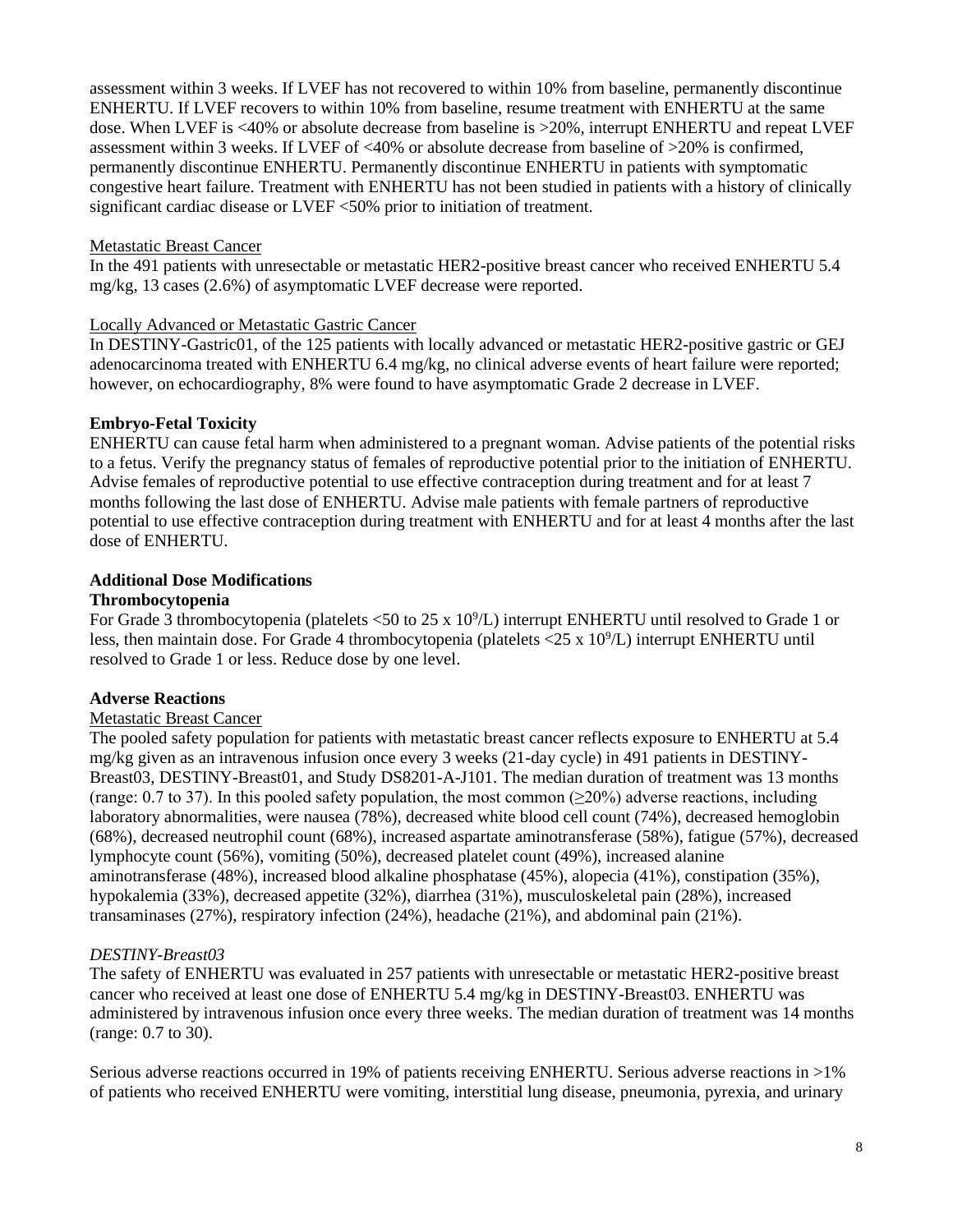tract infection. Fatalities due to adverse reactions occurred in 0.8% of patients including COVID-19 and sudden death (one patient each).

ENHERTU was permanently discontinued in 14% of patients, of which ILD/pneumonitis accounted for 8%. Dose interruptions due to adverse reactions occurred in 44% of patients treated with ENHERTU. The most frequent adverse reactions (>2%) associated with dose interruption were neutropenia, leukopenia, anemia, thrombocytopenia, pneumonia, nausea, fatigue, and ILD/pneumonitis. Dose reductions occurred in 21% of patients treated with ENHERTU. The most frequent adverse reactions  $(>2\%)$  associated with dose reduction were nausea, neutropenia, and fatigue.

The most common (≥20%) adverse reactions, including laboratory abnormalities, were nausea (76%), decreased white blood cell count (74%), decreased neutrophil count (70%), increased aspartate aminotransferase (67%), decreased hemoglobin (64%), decreased lymphocyte count (55%), increased alanine aminotransferase (53%), decreased platelet count (52%), fatigue (49%), vomiting (49%), increased blood alkaline phosphatase (49%), alopecia (37%), hypokalemia (35%), constipation (34%), musculoskeletal pain (31%), diarrhea (29%), decreased appetite (29%), respiratory infection (22%), headache (22%), abdominal pain (21%), increased blood bilirubin (20%), and stomatitis (20%).

## Locally Advanced or Metastatic Gastric Cancer

The safety of ENHERTU was evaluated in 187 patients with locally advanced or metastatic HER2-positive gastric or GEJ adenocarcinoma in DESTINY-Gastric01. Patients intravenously received at least one dose of either ENHERTU (N=125) 6.4 mg/kg once every three weeks or either irinotecan (N=55) 150 mg/m<sup>2</sup> biweekly or paclitaxel (N=7) 80 mg/m<sup>2</sup> weekly for 3 weeks. The median duration of treatment was 4.6 months (range: 0.7 to 22.3) in the ENHERTU group and 2.8 months (range: 0.5 to 13.1) in the irinotecan/paclitaxel group.

Serious adverse reactions occurred in 44% of patients receiving ENHERTU 6.4 mg/kg. Serious adverse reactions in >2% of patients who received ENHERTU were decreased appetite, ILD, anemia, dehydration, pneumonia, cholestatic jaundice, pyrexia, and tumor hemorrhage. Fatalities due to adverse reactions occurred in 2.4% of patients: disseminated intravascular coagulation, large intestine perforation, and pneumonia occurred in one patient each (0.8%).

ENHERTU was permanently discontinued in 15% of patients, of which ILD accounted for 6%. Dose interruptions due to adverse reactions occurred in 62% of patients treated with ENHERTU. The most frequent adverse reactions (>2%) associated with dose interruption were neutropenia, anemia, decreased appetite, leukopenia, fatigue, thrombocytopenia, ILD, pneumonia, lymphopenia, upper respiratory tract infection, diarrhea, and hypokalemia. Dose reductions occurred in 32% of patients treated with ENHERTU. The most frequent adverse reactions (>2%) associated with dose reduction were neutropenia, decreased appetite, fatigue, nausea, and febrile neutropenia.

The most common  $(\geq 20\%)$  adverse reactions, including laboratory abnormalities, were decreased hemoglobin (75%), decreased white blood cell count (74%), decreased neutrophil count (72%), decreased lymphocyte count (70%), decreased platelet count (68%), nausea (63%), decreased appetite (60%), increased aspartate aminotransferase (58%), fatigue (55%), increased blood alkaline phosphatase (54%), increased alanine aminotransferase (47%), diarrhea (32%), hypokalemia (30%), vomiting (26%), constipation (24%), increased blood bilirubin (24%), pyrexia (24%), and alopecia (22%).

## **Use in Specific Populations**

- **Pregnancy:** ENHERTU can cause fetal harm when administered to a pregnant woman. Advise patients of the potential risks to a fetus. There are clinical considerations if ENHERTU is used in pregnant women, or if a patient becomes pregnant within 7 months following the last dose of ENHERTU.
- **Lactation:** There are no data regarding the presence of ENHERTU in human milk, the effects on the breastfed child, or the effects on milk production. Because of the potential for serious adverse reactions in a breastfed child, advise women not to breastfeed during treatment with ENHERTU and for 7 months after the last dose.